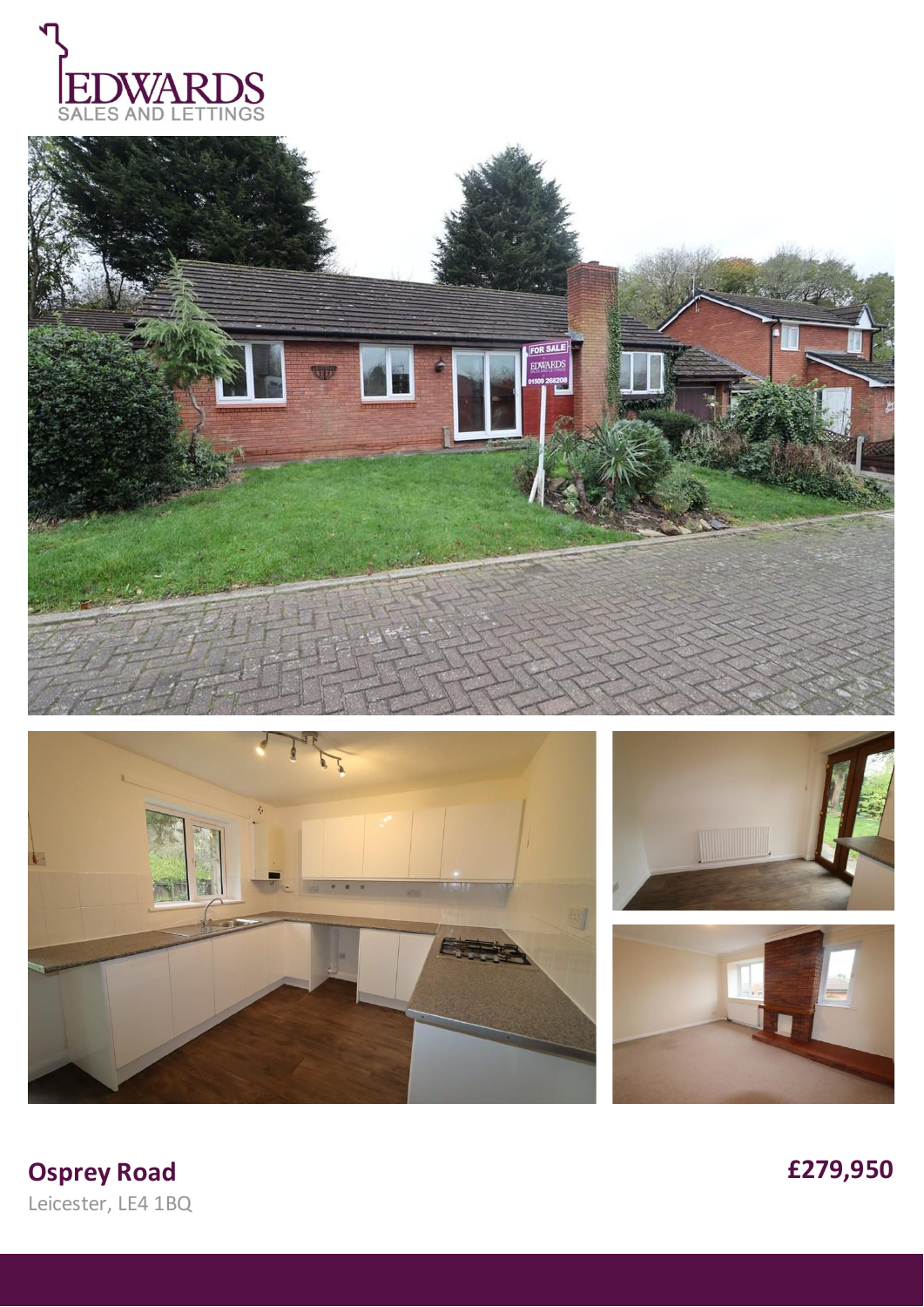## **Property Features**

- **DETACHED** BUNGALOW
- THREE DOUBLE BEDROOMS
- GENEROUS LOUNGE
- NEW LY FITTED KITCHEN DINER
- SPACIOUS FAMILY BATHROOM
- ATTACHED GARAGE
- PVCu DOUBLE GLAZING
- GAS CENTRAL HEATING

# **Full Description**

SPACIOUS THREE/FOUR BEDROOM DETACHED BUNGALOW in a QUIET CUL DE SAC, being offered for sale with NO CHAIN. Whether you're seeking a spacious home for retirement or looking to accommodate your family this LOVELY BUNGALOW TICKS ALL THE BOXES! Boasting a NEWLY FITTED KITCHEN DINER, THREE DOUBLE BEDROOMS, GENEROUS LOUNGE, further reception room/fourth bedroom, currently used as a STUDY, and spacious family bathroom all benefiting from PVCu DOUBLE GLAZING and gas central heating. Outside, a DRIVEWAY, large GARAGE and established front and rear gardens all add to the appeal of this comfortable home in a well placed commuter location.

## ENTRANCE HALL

Sliding glass PVCu double glazed doors into small porch with further door leading to hall area. Corridor with storage cupboard and doors leading to kitchen, lounge, bedrooms and bathroom.

## LOUNGE/DINER

### 15' 8" x 11' 8" (4.78m x 3.56m)

PVCu double glazed windows to front elevation, brick fireplace with wooden mantlepiece and open fire, radiator, carpet and door into study.

## KITCHEN

#### 13' 5" x 9' 6" (4.09m x 2.9m)

Fitted with a range of wall, base and drawer units and shelving with laminate work surfaces, stainless steel sink drainer, integrated electric oven, built in gas hob. Space for dishwasher and further space and plumbing for washing machine under the countertop. Space for large fridge freezer and kitchen table. Wooden patio doors leading to back garden and PVCu window to rear elevation. Radiator and







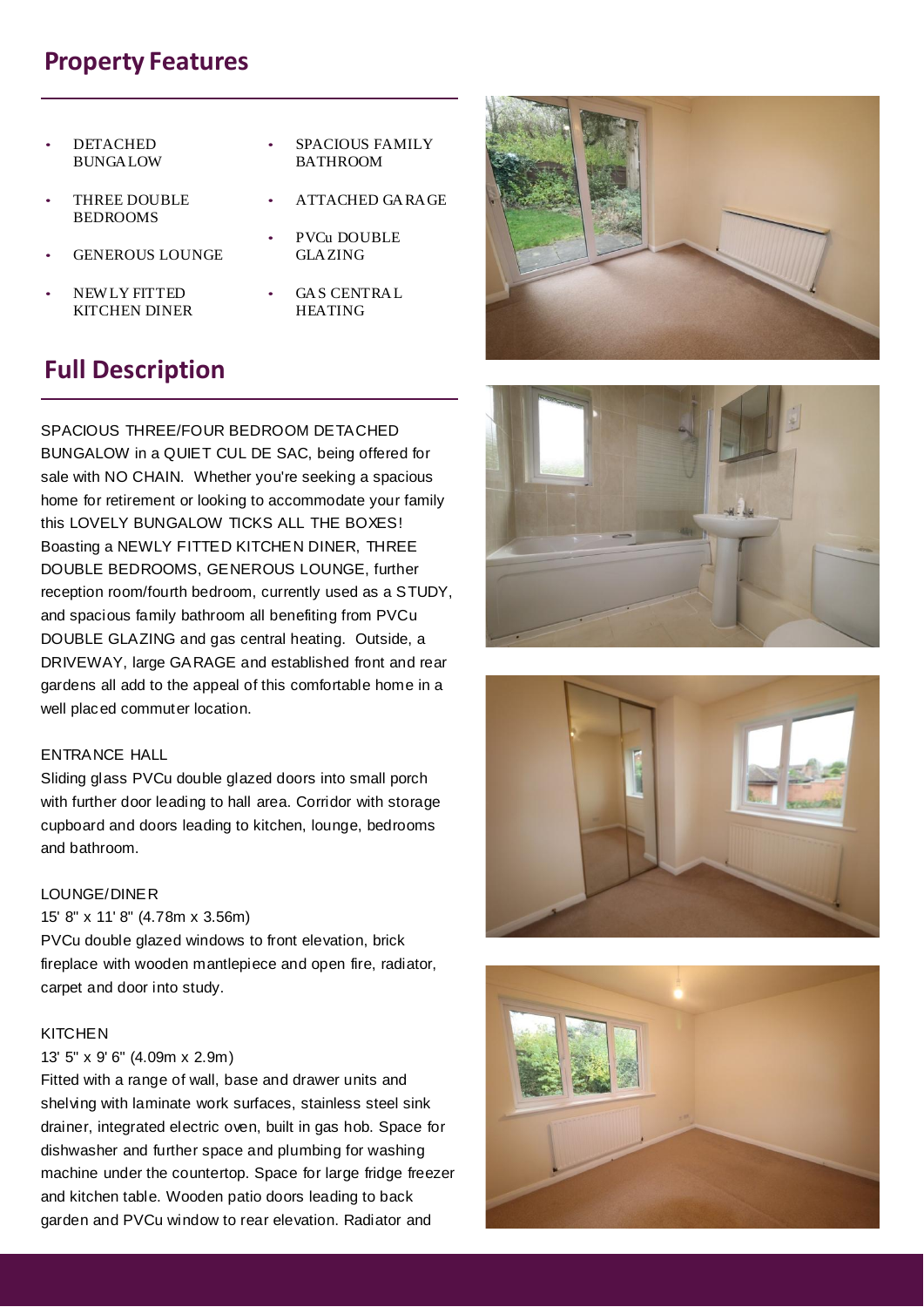laminate wood flooring.

STUDY/BEDROOM FOUR 9' 3" x 8' 7" (2.82m x 2.62m) PVCu double glazed French doors leading out to rear garden, carpet and radiaor.

BEDROOM ONE 11' 6" x 9' 6" (3.51m x 2.9m) PVCu double glazed window to rear elevation, radiator and carpet.

BEDROOM TWO 11' 8" x 8' 7" (3.56m x 2.62m) PVCu double glazed window to front elevation, radiator and carpet.

## BEDROOM THREE

8' 6" x 8' 5" (2.59m x 2.57m) PVCu double glazed window to front elevation, built in wardrobe with mirrored doors, radiator and carpet.

## **BATHROOM**

Fitted with a three piece suite comprising close coupled W.C, pedestal wash hand basin and bath with electric power shower over and glass screen door. Radiator, tiled floor and partially tiled walls, PVCu double glazed window to rear elevation.

#### GARAGE

22' 3" x 8' 8" (6.78m x 2.64m) Double length garage with up and over door.

## **OUTSIDE**

To the front of the property is a lawn garden, planted with garden shrubs and pathway to front door. To the side of the property is a tarmac driveway with off-street parking for one car in front of integrated garage. To the rear of the property is a private lawn garden with planted shrubs, patio area and all enclosed by wooden fencing.

## GENERAL NOTES

#### Viewing Arrangements

Please contact Clare, Katie, Dominique or Liz to arrange your viewing.

## Fixtures, Fittings and Appliances

Any fixtures, fittings or appliances mentioned in these details have not been tested and can not be assumed to be in full